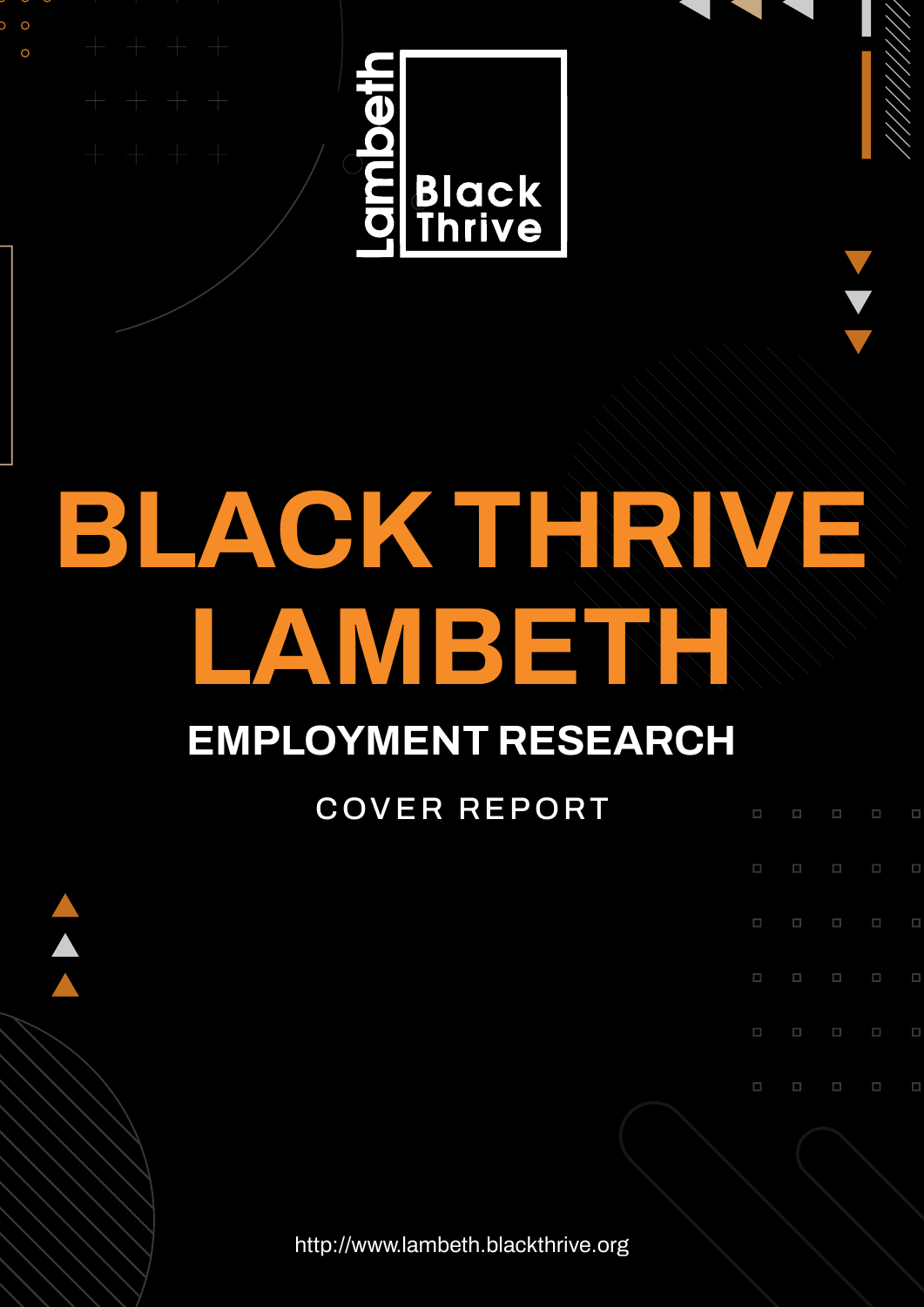

This is a Black Thrive Lambeth cover report, the aim of which is to pull together the data, evidence and research we have produced to date as part of our Employment Project. The Black Thrive Lambeth Employment Project seeks, over an ambitious two-year period, to improve employment outcomes for Black Lambeth residents with long-term physical and/or mental health conditions. The goal is to change the systems which hold oppressive practice in place and currently lead to inequitable outcomes.

Black people in the UK are less likely than their White counterparts to be in employment and those Black people who are employed, are **[more likely to occupy low paid, precarious work](https://www.tuc.org.uk/research-analysis/reports/dying-job-racism-and-risk-work)** . This inequality is also found in Lambeth; **in 2020, the employment rate amongst Black 16-64 year olds was 71.5%, [compared to 81.8% for White individuals. Black 16-64 year olds were 12.59% less likely than](https://lambeth.blackthrive.org/wp-content/uploads/2021/12/Black-Thrive-Lambeth-SMS1.pdf)**  White 16-64 year olds to be in employment <sup>1</sup>. Furthermore, despite Black communities making up 18% of Lambeth's adult population, they account for 27% of people with multiple long-term conditions. Additionally, **[Black residents in Lambeth develop multiple long-term conditions up to 10](https://urbanhealth.org.uk/insights/reports/from-one-to-many)  years earlier than their White counterparts.**

Our starting point is always to centre the voices and needs of residents. Through our experiences listening to and working with Black Lambeth residents with long-term conditions, via our Employment Working Group and cohort of grantees, we feel strongly that **employment should be positioned and prioritised as a human right, as well as a social responsibility.**

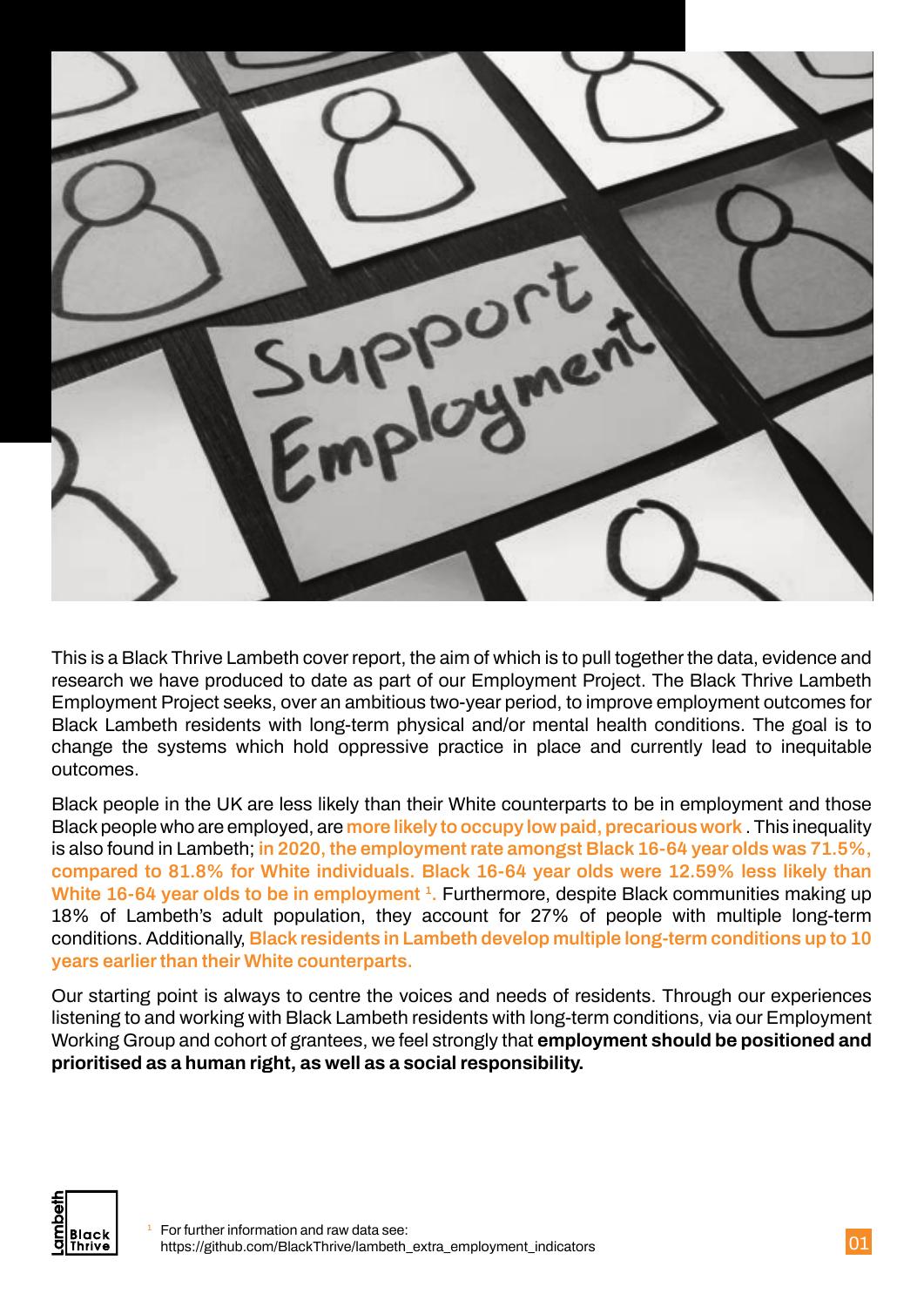*For the past 5 years my son who is in his mid-30s, with a Psychosis diagnosis, has been saying, he wants to work. Despite having a professional background in the public sector, that allows me to be an effective advocate for my son, it has proved extremely difficult and frustrating for me to find employment support for him in Lambeth. My family has lived in Brixton for over 60 years so I know the borough well.*

*A breakthrough came just over a year ago, when a psychologist, with whom I had shared my frustration, overheard a conversation in her team about a carpet cleaning social enterprise offering paid work. While still very much under-employed, my son has been working a day a week for the past 12 months with the carpet cleaning enterprise, gaining valuable work experience and a huge boost in self-esteem. It's the one day of the week that he needs no prompting. He is up early, washed, dressed and ready to leave for work. Finding appropriate employment support to help him to move forward with his aspirations, remains challenging.*

**- Parent of SLaM service user.** 

For the majority of residents, competitive, meaningful employment is their ultimate goal; for many this goal can, and should, be met in the short-term. Recent research at a Lambeth hospital <sup>2</sup> , in which **91 service users across six wards** were screened for vocational interest, highlights that many service users see starting or returning to employment as an integral part of their path to recovery. In total, there were nine job retention cases (service users already in work); nine service users expressed an interest in volunteering; **73 asked for employment support** with **55 of those expressing interest in paid, competitive employment.** The vast majority of those who participated in the screening were Black.



Although there are over one hundred providers offering a range of employment support in the borough, there is currently no coordinated system meaning that if residents find the right support that suits them, it is by luck rather than design. While the rhetoric of employment as a key social determinant of health becomes further widespread, research shows that this is not translating into employment being embedded as a clinical priority<sup>3</sup>. A recent SLaM service evaluation found that care coordinators felt that while employment and other vocational activity are theoretically seen as important objectives, in practice they are given little resource. Some care coordinators also felt that they lacked detailed knowledge of local employment support services to which they could refer their clients.

Nevertheless, our research conducted with Lambeth-based employment support providers <sup>4</sup> highlights several areas of opportunity for more joined-up, collaborative working. The research aims to explore how a No Wrong Door approach to delivering employment support could work in practice. A No Wrong Door collaboration would see all employment support providers in Lambeth aware of each other's existence and offer, and well connected into a collaborative network of referral and information sharing, so that service users experience seamless, efficient and effective support in their journey towards employment.



Pollard, T, Irvine, A (2021) Interviews with SLaM care coordinators, not yet published 4 Irvine, A, Ibison, Y, (2021) No Wrong Door: A study of employment support providers in Lambeth, not yet published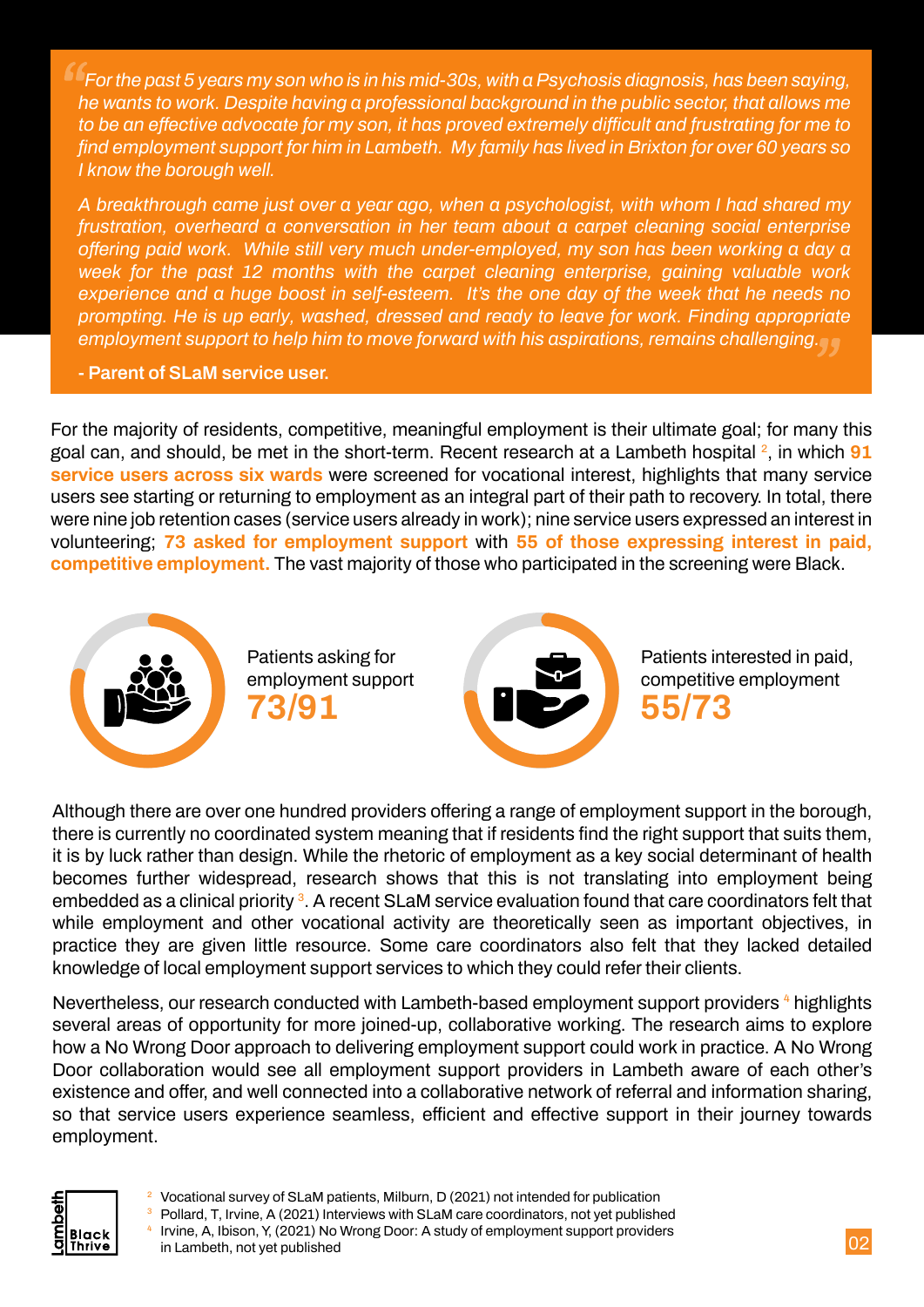The wide variety of providers who engaged with this research means that drawing a unified experience of delivering employment support in Lambeth is an almost impossible task. It also further complicates the process of clearly outlining a single route forward. This should be neither off-putting, nor surprising. Complex problems and systems, require equally complex, multi-factorial solutions.

There are, however, several opportunities for action. Based on residents' stories, our own research and an ever-growing body of supporting data, the table below groups together a collection of potential systems change levers and suggested activities. Taken collectively, they could forge the path to building a more equitable system of employment support for Black Disabled Lambeth residents.

We know that place-level change does not happen overnight, and that for many commissioners and providers, the call to shift their cultures, processes and ways of working may feel like a mammoth task. Systems change is a complex endeavour, that can at times feel like an uphill struggle – this does not, however, mean that such a task is a worthless pursuit. We must strive to create a healthier system which avoids duplication, siloed working and competition, favouring instead the promotion of knowledge sharing, trust and collaborative practice. The time is ripe for change and the potential reward would far outweigh the effort exerted.

| <b>Systems change lever</b>                                    | <b>Desired outcome</b>                                                                                                                                   | <b>Suggested activities</b>                                                                                                                                                                                                                                                                                                                                                                                                                                                                                                                                                                                                                                                                                                      |
|----------------------------------------------------------------|----------------------------------------------------------------------------------------------------------------------------------------------------------|----------------------------------------------------------------------------------------------------------------------------------------------------------------------------------------------------------------------------------------------------------------------------------------------------------------------------------------------------------------------------------------------------------------------------------------------------------------------------------------------------------------------------------------------------------------------------------------------------------------------------------------------------------------------------------------------------------------------------------|
| Empowering the<br>voices of Black<br><b>Disabled residents</b> | Residents have power<br>and agency over their<br>stories and<br>employment journeys                                                                      | • Embed resident perspective in the design of processes,<br>systems and tools used by providers<br>• Prioritise lived experience leadership for key roles within<br>the system (e.g. coordinator/steward)<br>• Seek resident feedback both on their experiences of<br>navigating the system and their experiences of<br>individual services<br>• Co-design tools with residents that afford them agency<br>over their individualised narratives and displays their<br>strengths along with their needs                                                                                                                                                                                                                           |
| <b>Embedding system</b><br>leadership and<br>coordination      | Coordination of a No<br>Wrong Door collaborative<br>system is centralised and<br>embedded within a<br>borough-wide<br>commissioner or local<br>authority | • Recruit an overarching system stewardship /<br>coordinator role to implement / pilot a No Wrong Door<br>approach to employment support - prioritise lived<br>experience expertise for this role<br>• Embed the system steward / coordinator role within<br>borough-wide commissioner or local authority<br>• Ring-fence funding for this role over a long-term period<br>• Leverage the system steward / coordinator role with<br>borough-wide strategic aims for employment and health                                                                                                                                                                                                                                        |
| Maximising<br>information flows                                | Information on the<br>variety of employment<br>support provision in the<br>borough is up to date<br>and widely accessible                                | • Invest in a directory of services, allowing users to filter<br>services by key characteristics across a clear typology<br>• Ensure clarity on each offer of support, related<br>employment journey stage, eligibility criteria, referral<br>pathway and other key information<br>• Consider supporting co-delivery of services to avoid<br>duplication<br>• Invest long-term local authority / commissioner funding<br>in directory of services to ensure it is up-to-date, user<br>friendly and accessible<br>• Invest local authority / commissioner resource into the<br>external communication of directory to ensure individual<br>referrals as well as referrals from statutory, NHS Trusts<br>and the VSC are maximised |

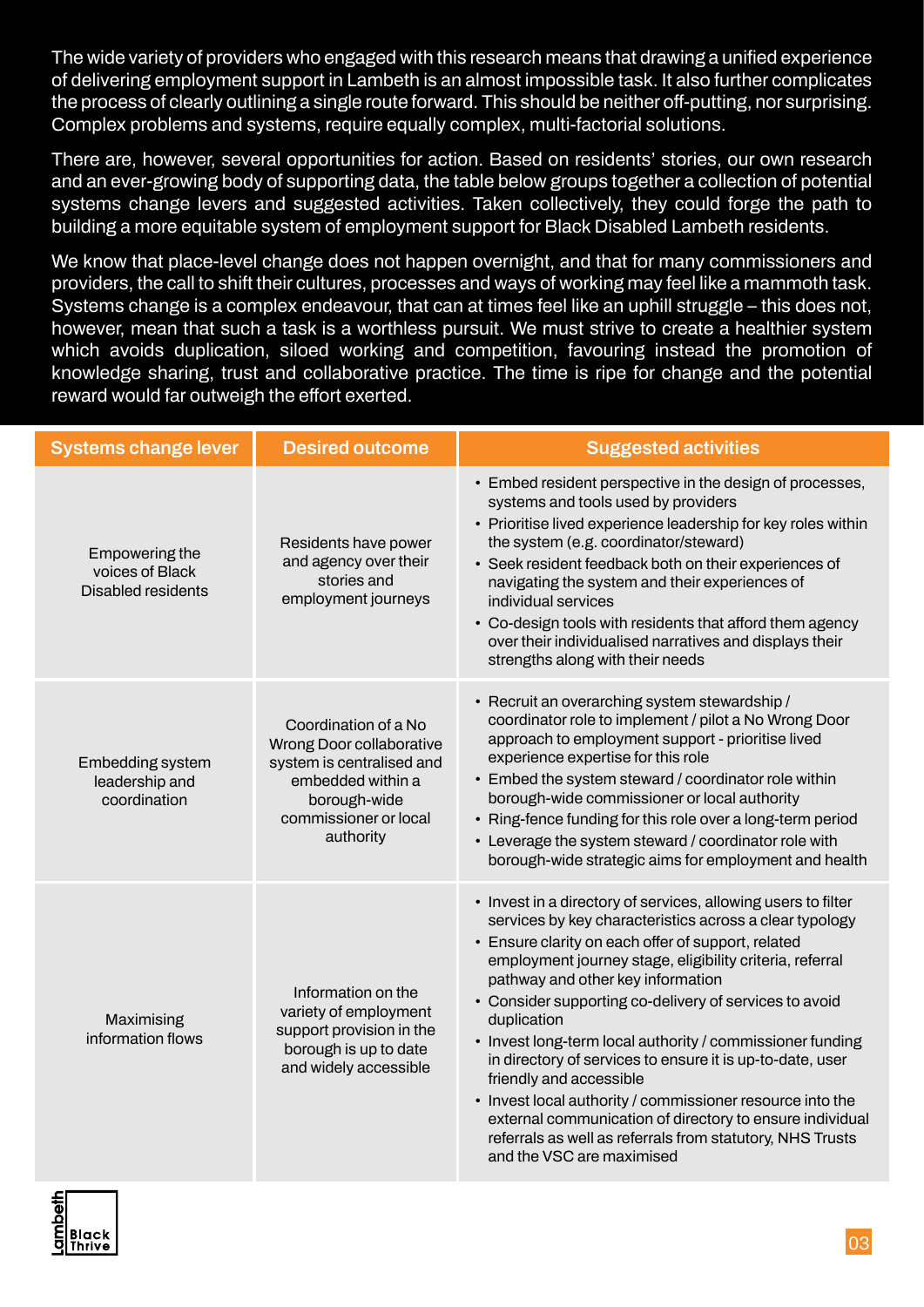| <b>Systems change lever</b>                                    | <b>Desired outcome</b>                                                                                                                                     | <b>Suggested activities</b>                                                                                                                                                                                                                                                                                                                                                                                                                                                                                                                                                                                                               |
|----------------------------------------------------------------|------------------------------------------------------------------------------------------------------------------------------------------------------------|-------------------------------------------------------------------------------------------------------------------------------------------------------------------------------------------------------------------------------------------------------------------------------------------------------------------------------------------------------------------------------------------------------------------------------------------------------------------------------------------------------------------------------------------------------------------------------------------------------------------------------------------|
| Designing and<br>piloting collaborative<br>processes and tools | Providers are equipped<br>with various processes<br>and tools that incentivise<br>collaborative practice and<br>the person-centred<br>delivery of services | • Pilot a model whereby providers can share data and<br>referrals to support a person-centred employment<br>journey for the individual resident<br>• Pilot an approach to providers adopting shared ways of<br>working and common practices (e.g. onboarding and<br>assessment)<br>• Build on learning from other collaborative partnerships<br>on how to implement collaborative processes regarding<br>data-sharing, safeguarding procedures and GDPR                                                                                                                                                                                   |
| Cultivating relationships<br>and connections                   | <b>Employment support</b><br>providers within the No<br>Wrong Door collaboration<br>develop human<br>relationships between<br>each other based on trust    | • Invest time in building long-term relationships between<br>providers to develop a deep mutual understanding of<br>their services<br>• Create opportunities for human contact between<br>providers-for example annual conferences, learning<br>forums<br>• Consider structures to allow for the engagement of<br>grassroots organisations and service user input into<br>the design of a No Wrong Door system<br>• Signpost providers to opportunities to engage in joint<br>working (e.g. collaborative funding bids or consortium<br>contracting)                                                                                      |
| Investing in culture                                           | The employment<br>support landscape in<br>Lambeth embodies a<br>culture of collaboration<br>over competition                                               | • Convene a network of providers centred on shared<br>values and principles that run through the core of<br>how services are delivered<br>• Ensure any No Wrong Door network is built on<br>shared goals, mission and aspirations<br>• Consider embedding the key principles of<br>trauma-informed approaches within employment<br>support service delivery<br>• Shift models of funding and commissioning to<br>disincentivise competition (e.g. avoiding payment by<br>results models)<br>• Co-create a quality assurance framework or charter<br>with employment support providers in Lambeth that<br>embodies a collaborative culture |
| Measuring learning,<br>as well as outcomes                     | Continuous co-learning<br>and on-going<br>improvement form the<br>base of a healthy<br>employment support<br>system                                        | • Design a shared outcomes framework that recognises<br>and celebrates both 'hard' and 'soft' outcomes<br>• Facilitate spaces of reflection amongst providers that<br>aid co-learning and the sharing of best practice<br>• Develop a shared understanding of success amongst<br>service users, providers and commissioners<br>• Measure outputs, outcomes and experiences for<br>learning and adaptation rather than for penalising or<br>judging                                                                                                                                                                                        |

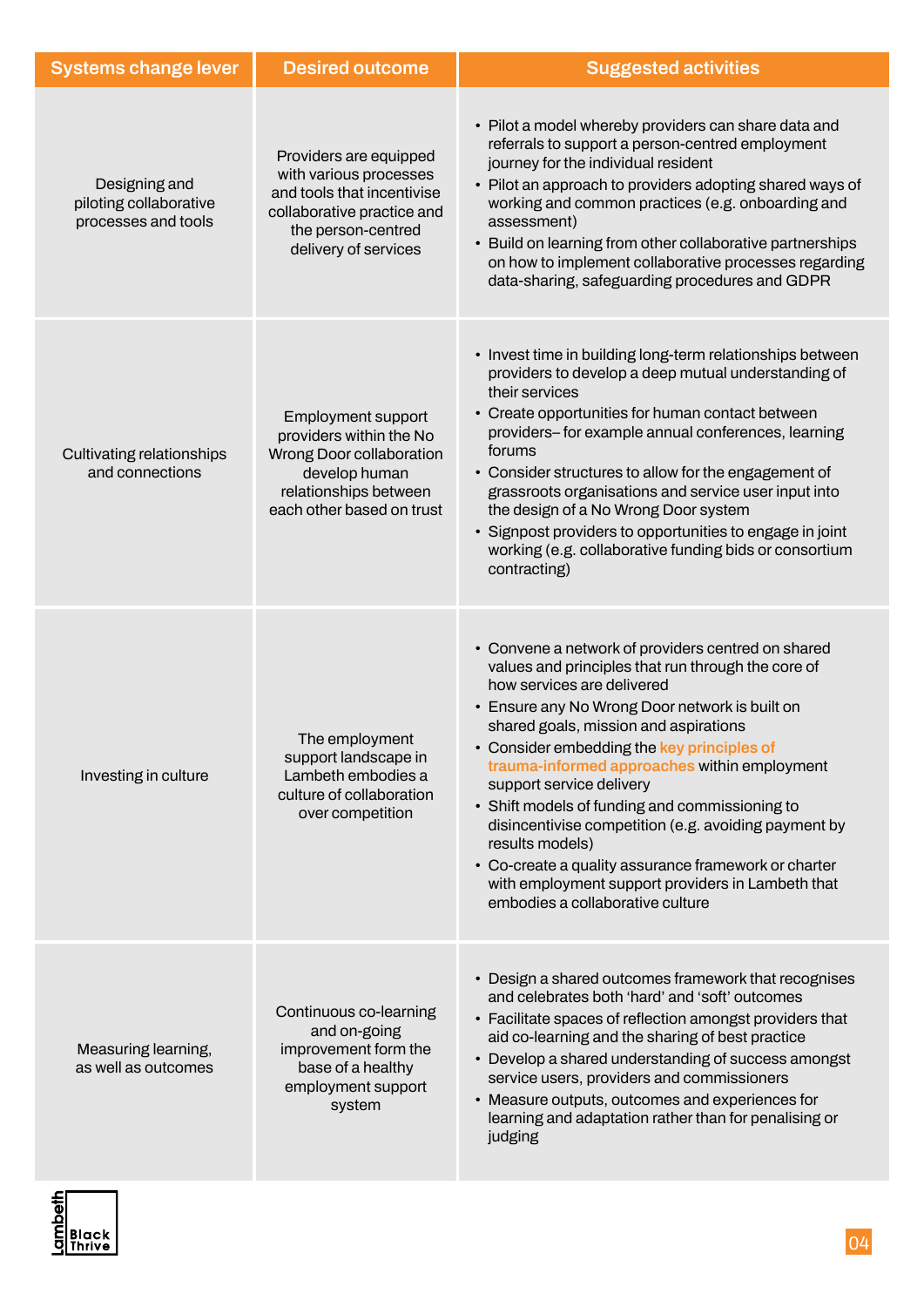

#### YASMIN IBISON

EMPLOYMENT PROGRAMME AND PARTNERSHIPS MANAGER

Yasmin is the Employment Programme and Partnerships Manager at Black Thrive Lambeth. She is interested in finding innovative, sustainable solutions to large-scale complex issues, all whilst ensuring that community voice and perspective are empowered and embedded into decision-making processes. The work stream Yasmin manages is funded by Impact on Urban Health and seeks to improve employment outcomes for Black Lambeth residents with long-term health conditions via systems change.

Acknowledgements:

Lela Kogbara helped advise and develop the messages of this report. Members of the No Wrong Door partnership provided feedback on this report.

#### ABOUT BLACK THRIVE LAMBETH:

Black Thrive Lambeth was established in 2016 to address the inequalities that negatively impact the mental health and wellbeing of Black people in Lambeth. We are a partnership between communities, statutory organisations, voluntary groups and the private sector. We work collaboratively to reduce the inequalities that lead to poorer socioeconomic outcomes for Black communities in the borough and initiate the systems change required to see Black residents thrive.

Want to find out more about our work?

Visit **www.lambeth.blackthrive.org**